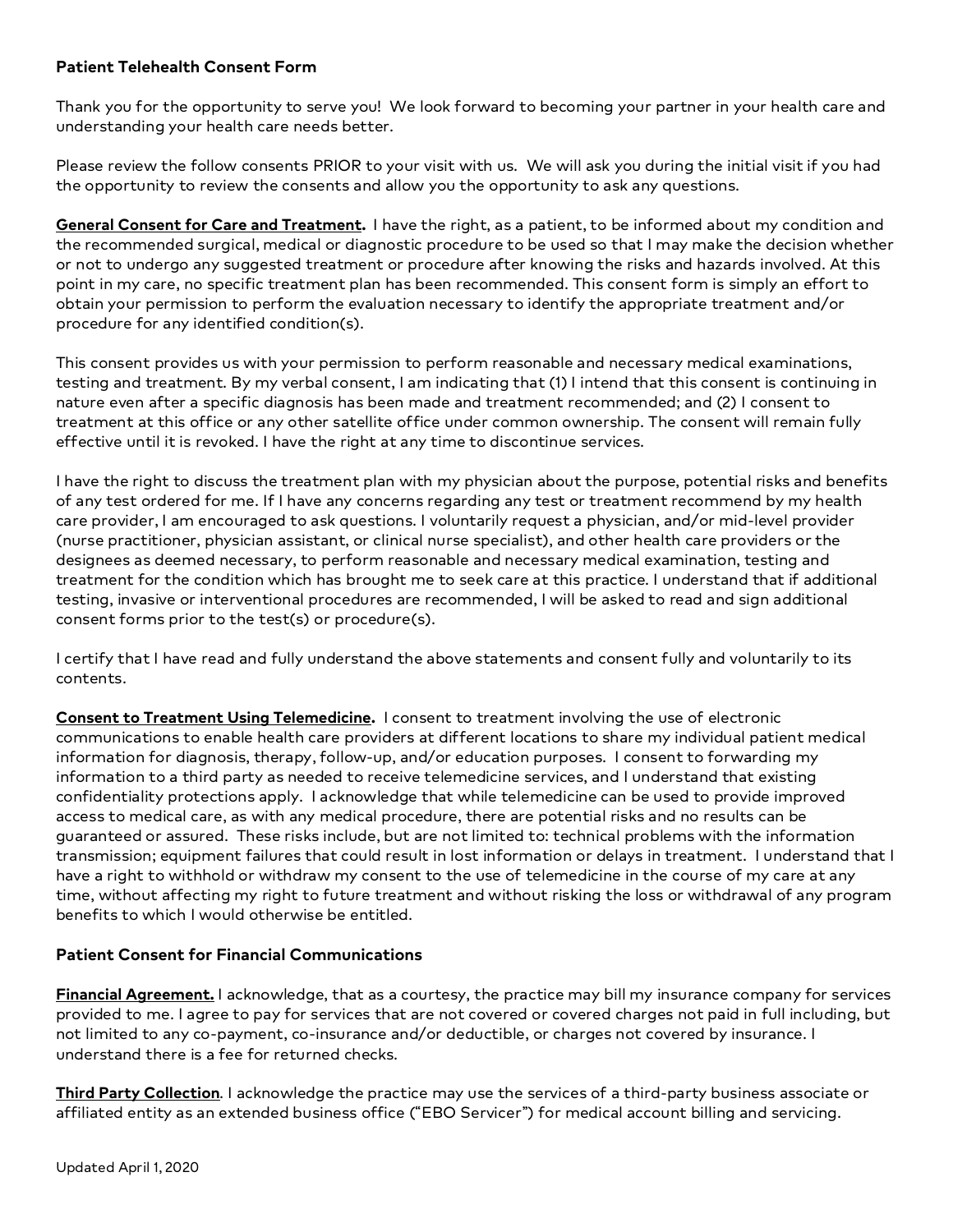**Assignment of Benefits.** I hereby assign to the practice any insurance or other third-party benefits available for health care services provided to me. I understand the practice has the right to refuse or accept assignment of such benefits. If these benefits are not assigned to the practice, I agree to forward all health insurance or third-party payments that I receive for services rendered to me immediately upon receipt.

 **Medicare Patient Certification and Assignment of Benefit.** I certify that any information I provide, if any, in applying for payment under Title XVIII ("Medicare") or Title XIX ("Medicaid") of the Social Security Act is correct. I request payment of authorized benefits to be made on my behalf to the practice by the Medicare or Medicaid program.

 **Consent to Telephone Calls for Financial Communications.** I agree that, in order for the practice, or Extended Business Office (EBO) Servicers and collection agents, to service my account or to collect any amounts I may owe, I expressly agree and consent that the practice or EBO Servicer and collection agents may contact me by telephone at any telephone number, without limitation of wireless, I have provided or the practice or EBO Servicer and collection agents have obtained or, at any phone number forwarded or transferred from that number, regarding the services rendered, or my related financial obligations. Methods of contact may include using pre-recorded/artificial voice messages and/or use of an automatic dialing device, as applicable.

### **Patient Consent and Acknowledgement form for Privacy**

 **Notice of Privacy Practice/clinics**. I acknowledge that I have received the Notice of Privacy Practice, which describes the ways in which the practice/clinic may use and disclose my healthcare information for its treatment, payment, healthcare operations and other described and permitted uses and disclosures, I understand that I may contact the Privacy Officer designated on the notice if I have a question or complaint. I understand that this information may be disclosed electronically by the Provider and/or the Provider's business associates. To the extent permitted by law, I consent to the use and disclosure of my information for the purposes described in the Notice of Privacy Practice.

 **Disclosures to Friends and/or Family Members.** I may give permission for my Protected Health Information to be disclosed for purposes of communicating results, findings and care decisions to the family members and others. I will communicate the Name, Relationship, and contact information to the clinical team to ensure it is documented.

 physician's office may contact me for the purposes of scheduling necessary follow-up visits recommended by **Communications about My Healthcare.** I agree the Provider or an agent of the Provider or an independent the treating physician.

 **Note:** This location uses an Electronic Health Record that will update all your demographics and consents to the information that you just provided. Please note this information will also be updated for your convenience to all our affiliated locations that share an electronic health record in which you have a relationship.

# **Consent for Photographing or Other Recording for Security and/or Health Care Operations.** I

 activities). I understand that the practice/clinic retains the ownership rights to the images and/or recordings. I will be allowed to request access to or copies of the images and/or recordings when technologically feasible unless otherwise prohibited by law. I understand that these images and/or recordings will be securely stored and protected. Images and/or recordings in which I am identified will not be released and/or used outside the facility without a specific written authorization from me or my legal representative unless otherwise permitted I consent to photographs, digital or audio recordings, and/or images of me being recorded for patient care, security purposes and/or the practice's/clinic's health care operations purposes (e.g., quality improvement or required by law.

# **Consent to Email, Cellular Telephone, or Text Usage for Appointment Reminders and Other Healthcare**

 **Communications. If at any time I provide an email address or cellphone number** at which I may be contacted, I consent to receiving unsecure instructions and other healthcare communications at the email or text address I have provided or you or your EBO Servicer have obtained, at any text number forwarded, or transferred from